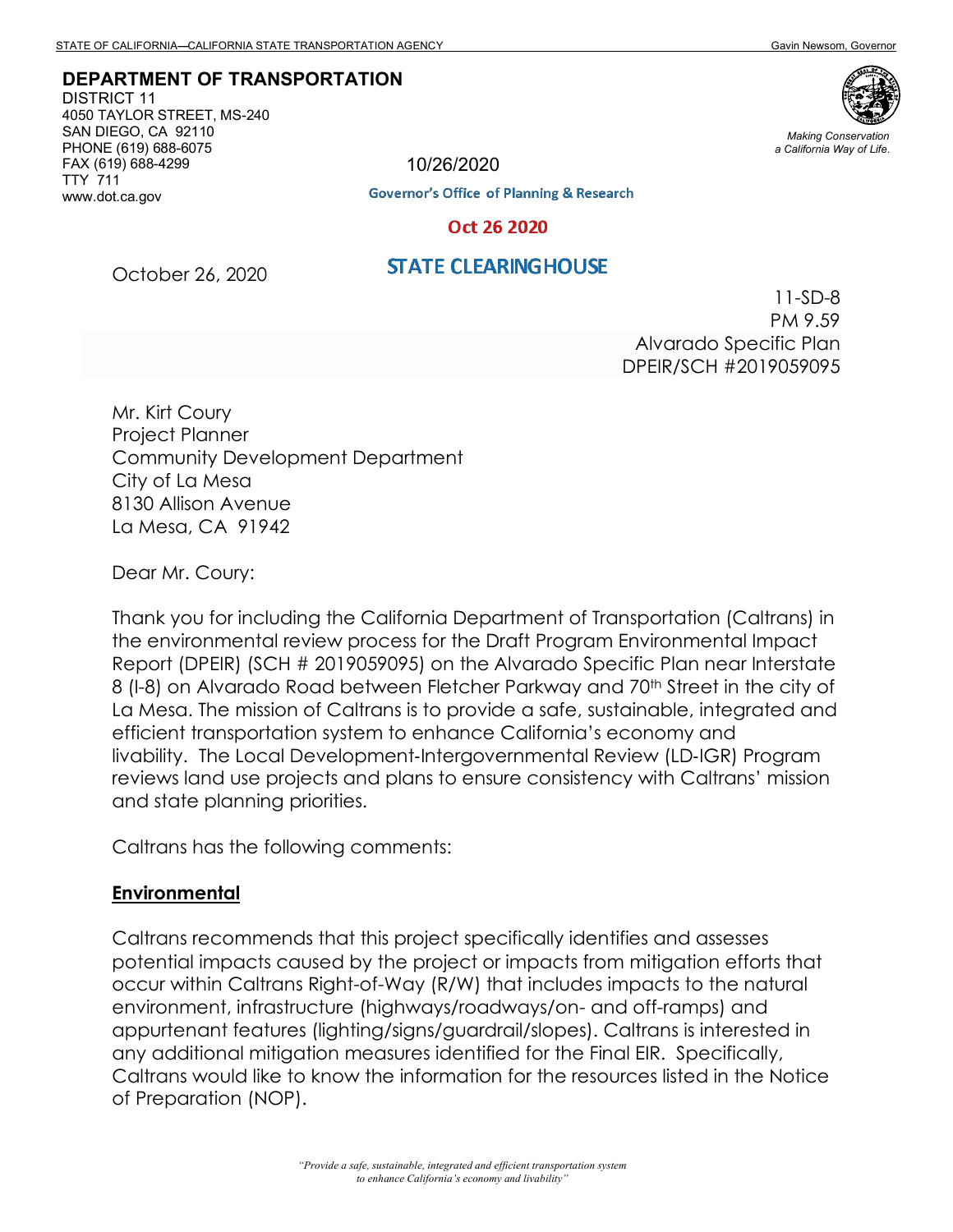Mr. Kirt Coury October 26, 2020 Page 2

## **Traffic Impact Analysis**

The Caltrans Traffic Engineering & Analysis Branch has received the Alvarado Specific Plan DPEIR and has acknowledged that the project meets the vehicle miles traveled (VMT) guidelines by its locations "within one-half mile of a rail transit station and would provide pedestrian and bicycle access to the 70th Street MTS Trolley Station." In addition, "Although not required per the VMT screening threshold for proximity to transit, a VMT analysis was conducted for the project to determine whether it would exceed VMT thresholds. According to the VMT analysis prepared for the project, the VMT per capita resulting from the proposed project is 88 percent of the regional average, exceeding the 85 percent threshold for residential projects. However, the project would implement VMT reduction features including construction of a transit-oriented development and provision of pedestrian and bicycle facility improvements, which would reduce the project's VMT per capita to approximately 81 percent of the regionwide VMT per capita, meeting the 85 percent threshold. Therefore, the project would not conflict with or be inconsistent with CEQA Guidelines section 15064.3, subdivision (b)."

## **Hydraulics**

- 1) Coordinate with Caltrans' Survey Branch to obtain Caltrans R/W and I-8 stationing, centerline, and alignment name to be shown and labeled on all plans and maps containing I-8.
- 2) Provide copy of record plans for all existing drainage features. This includes but is not limited to: Caltrans as-built plans, City/County Record drawings, permit documents, etc.
- 3) Provide a copy of all drainage related improvement plans and record plans within the Hydrology and Hydraulics (H&H) Study.
- 4) Provide a copy of the Federal Emergency Management Agency (FEMA) Effective Model in the H&H Study.
- 5) Existing Drainage Map:
	- a) Show and label all existing drainage facilities including pipes, headwalls, channels/swales, etc.
	- b) Show and label Caltrans R/W.
	- c) Contour labels are illegible. Please revise.
	- d) Show and label flowpath lengths and starting/ending elevations.
	- e) Provide a Legend.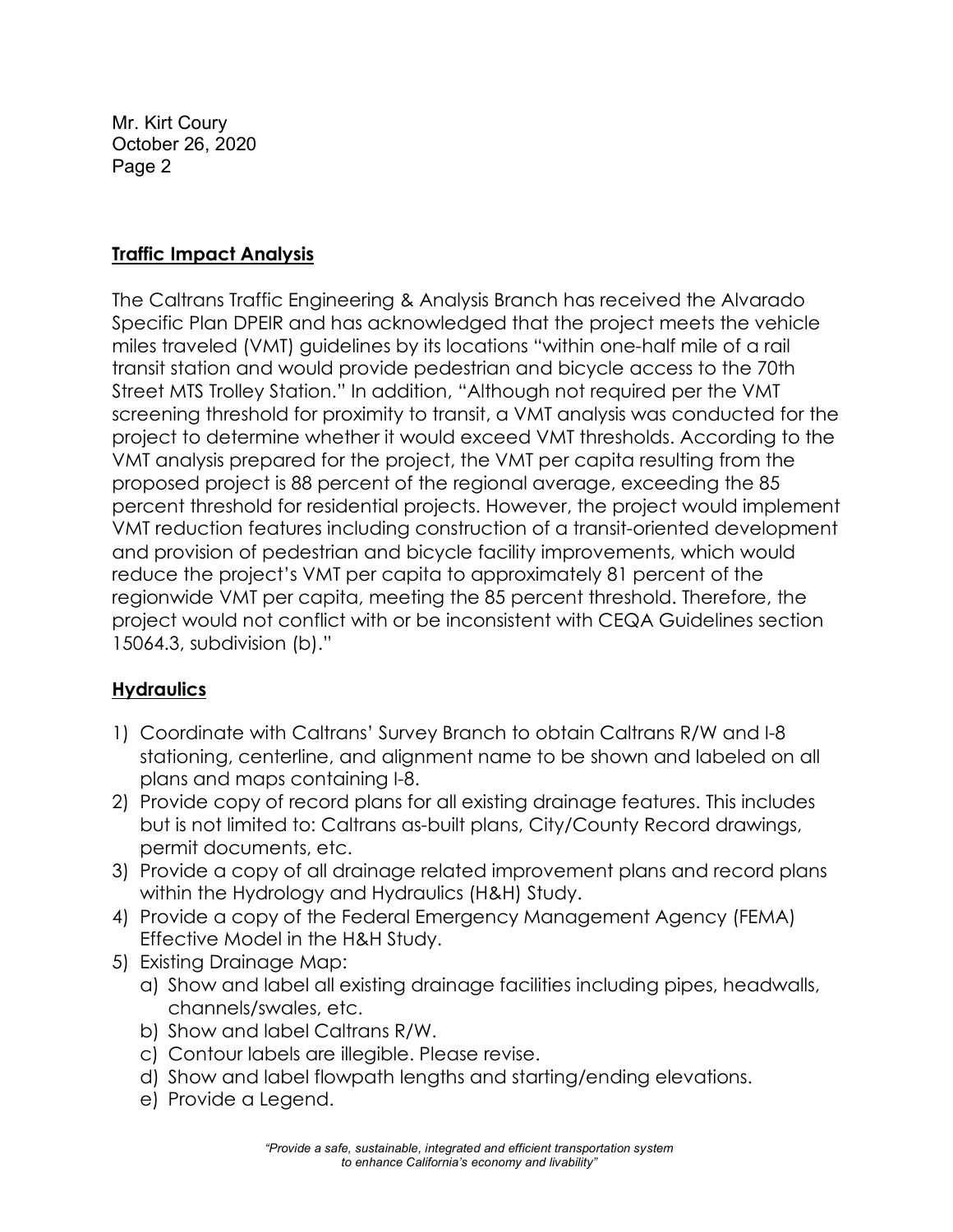Mr. Kirt Coury October 26, 2020 Page 3

- 6) Proposed Drainage Map:
	- a) Show and label all proposed drainage facilities including pipes, headwalls, channels/swales, etc.
	- b) Show and label all existing drainage facilities to remain post-development
	- c) Show and label Caltrans R/W.
	- d) Contour labels are illegible. Please revise.
	- e) Show and label proposed contours.
	- f) Show and label flowpath lengths and starting/ending elevations g) Provide a Legend.
- 7) Flood Zone AE: Conceptual Floodplain Study provided. Do we need a letter from the County accepting this analysis?
- 8) Provide Existing and Proposed Inundation Maps.
- 9) Are the Conceptual Plans shown in Appendix F the current plans for this development?
	- a) Is the 2-7'x7' RCB a proposed drainage feature?
	- b) The 2-7'x7' RCP proposed upstream connection is in Caltrans' R/W to a Caltrans' owned channel.
	- c) Where is the split flow analysis?
	- d) Where is the analysis upstream of the split-flow?
- 10)Preliminary Floodplain Analysis Map:
	- a) Indicates an existing water surface elevation, but no existing model is provided.
		- i) Is the Effective Model the Existing Model as well?
	- b) Include and label existing and proposed storm drains on the floodplain map.
	- c) The Preliminary Floodplain Analysis map must show the FEMA FIS Study Cross-Sections (U-U, V-V and W-W) and these cross-section labels should be included in the HEC-RAS cross-sections.
	- d) The Preliminary Floodplain A needs to include all cross-sections shown in the proposed and corrective effective HEC-RAS Models.
- 11)As Caltrans is the owner of the channel upstream of the Alvarado Road bridge the applicant is required to coordinate all floodplain studies with District 11 Caltrans Hydraulics Branch.